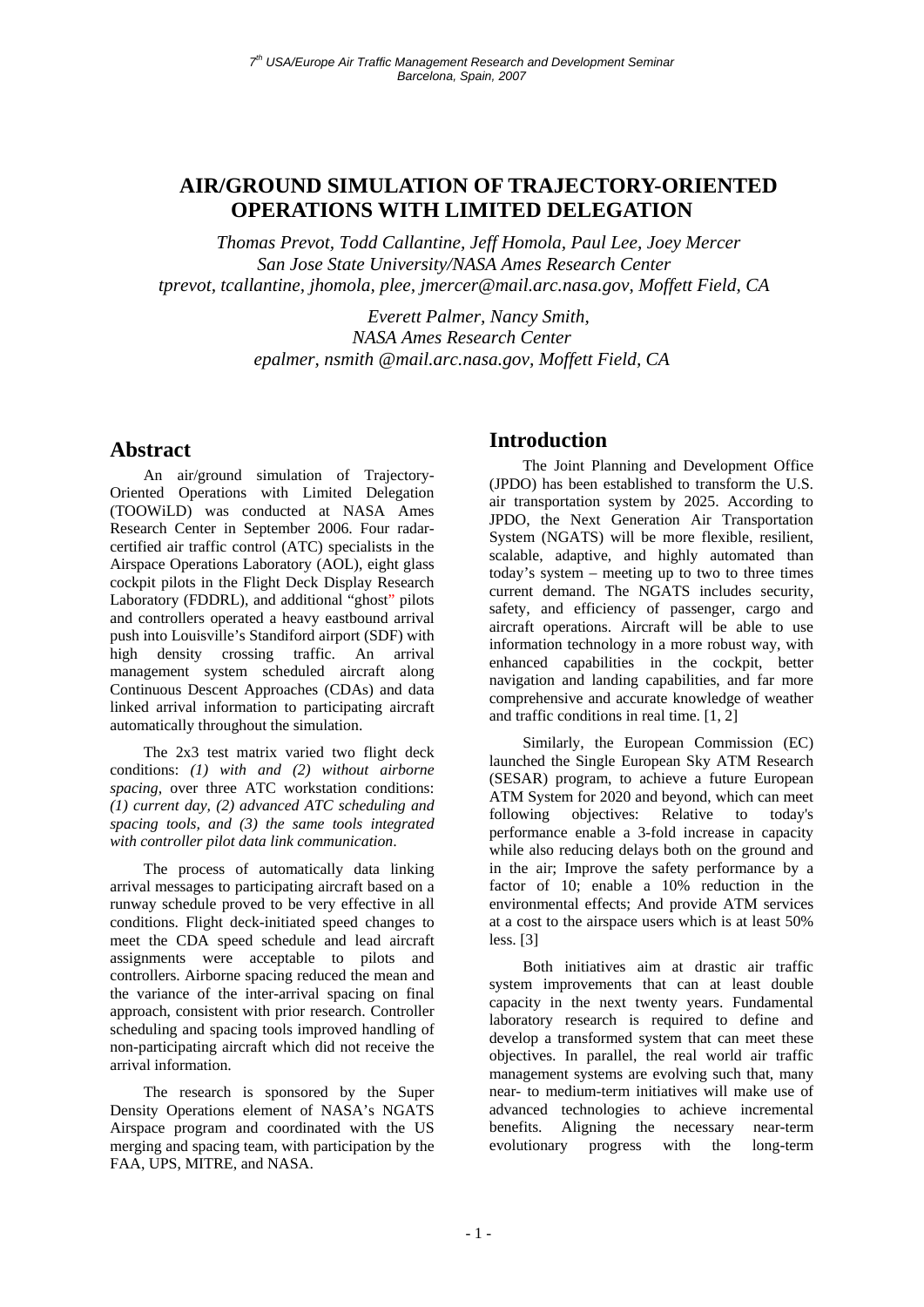transformation of the air transportation system will be a major challenge.

The research presented in this paper is a laboratory simulation to assess -for a specific context- the future direction and far-term potential of some major near-term initiatives: airborne merging and spacing, continuous descent arrivals, trajectory-based arrival management, decision support tools for air traffic controllers, and data link.

# **Background**

The framework for the simulation is a concept under investigation at NASA Ames Research Center called 'trajectory-oriented operations with limited delegation' (TOOWiLD). The underlying principles for combining 4D trajectory-based operations with relative spacing were discussed at the Air Traffic Management R&D seminar in 2003 [4, 5]. The concept was further refined to achieve efficiency and capacity benefits through a combination of time-based traffic flow combination of time-based traffic flow management, trajectory-oriented operations, and delegation of spacing tasks to flight crews of appropriately equipped aircraft [6, 7]. A possible far-term path for this concept entitled 'Co-operative Air Traffic Management' that includes additional new technologies and modified pilot and controller roles and responsibilities was presented at the ATM R&D seminar in 2005 [8].

One of the key features of the concept is to enable efficient low power idle descents for as many arriving aircraft as possible in a highly

complex traffic environment. It is closely related to near-term efforts at many airports worldwide that are introducing Continuous Descent Arrivals (CDA) to reduce fuel consumption, noise and emissions. Flying CDAs in low density environments is generally considered feasible with current day technologies. In contrast, conducting CDAs routinely in high density airspace requires more advanced solutions. Current approaches include improved arrival management tools and procedures for controllers, data linking required times of arrival to the runway, data linking dynamic route changes, and conducting airborne merging and spacing along the CDAs [9-13].

Research on time-based flow management and trajectory-oriented metering has demonstrated improved compliance with metering constraints and better situation awareness for controllers at high and low altitude merge points [14, 15]. Little research has been conducted on the integration with CDAs or runway metering schemes. Air traffic service providers have already installed arrival management systems, such as the CTAS Traffic Management Adviser (TMA) in the US.

Research on airborne merging and spacing has shown feasibility in arrival problems and indicated potential benefits in reducing the spacing variability on final approach [16, 17, 18]. Requirements for airborne spacing are currently determined by the Requirements Focus Group. The United Parcel Service (UPS) airline has started the process of equipping their fleet with airborne merging and spacing algorithms hosted in the electronic flight bag (EFB) and plans on initial field trials in 2007.



- based on sequence and spacing at en route merge fix. Spacing advisories may also be assigned. Advisories are sent to the flight deck using ACARS.
- 
- engage airborne merging and spacing.
- "Preconditioned" SDF arrivals are cleared by ATC for CDAs.<br>Little-to-no ATC involvement.
- Little-to-no ATC involvement.  $\bullet$  Little-to-no ATC involvement.

**Figure 1. M&S concept for en route and arrival operations.**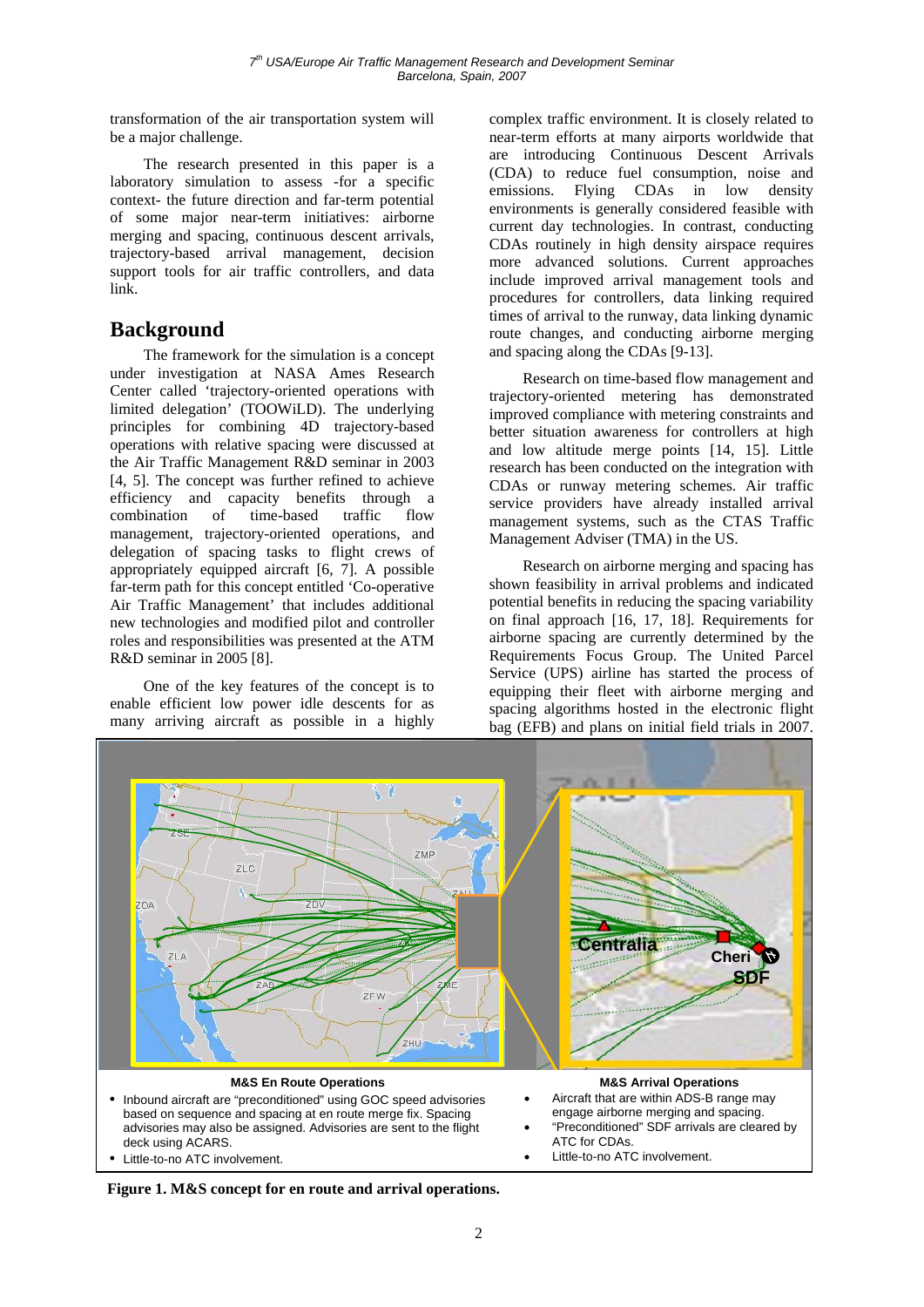The Merging and Spacing Group (M&S group) has been formed in the US with involvement of the FAA, UPS, MITRE and NASA to plan and coordinate the near- to medium term merging and spacing research and development efforts in conjunction with the FAA's Surveillance and Broadcast Services office.

Figure 1 illustrates the near-term concept pursued by the M&S group for managing eastbound late night UPS arrivals into Louisville Standiford airport. The M&S operations depicted in Figure 1 can be viewed as a near-term implementation of trajectory-oriented operations with limited delegation (Figure 2). Time-based traffic management is initially conducted at the UPS Global Operations Center (GOC) based on 4D trajectories along Continuous Descent Arrivals. Relative spacing is engaged when aircraft are within ADS-B range and in an appropriate position to do so. The initial spacing information will be data linked from the GOC via ACARS to the aircraft.

Field tests were conducted in 2006 at Louisville to test a concept for en route metering by sending speed assignments from UPS-based arrival management tools and follow-on tests adding initial airborne merging and spacing capabilities are expected to be conducted in 2007. This near-term application will initially be conducted in low density environments with a single merge point. The simulation described in this paper looks beyond this important near-term phase and investigates these kinds of operations in high density airspace with multiple traffic flows and merge points.

# **Method**

An air/ground simulation of a site-specific concept implementation with pilots and controllers in the loop was conducted in September 2006 in the Airspace Operations Laboratory (AOL) and the Flight Deck Display Research Laboratory at NASA Ames Research Center [18, 19]. The 2x3 test matrix varied two flight deck conditions: *(1) with and (2) without airborne spacing*, over three ATC workstation conditions: *(1) current day, (2) advanced ATC scheduling and spacing tools, and (3) the same tools integrated with controller pilot data link communication*.

#### *Site-specific implementation*

The "site-specific" implementation of the TOOWiLD concept, prototyped for the simulation, assumed as its operational context the airspace, the fleet capabilities, air-ground procedures, traffic patterns and airline-centric arrival flow management that are being developed by the M&S group.

Therefore, for the simulation it was assumed that UPS as the dominant air carrier at the airport had a 100% ADS-B out equipage with a majority of its aircraft (all Boeing 757 and 767) equipped for airborne merging and spacing. It was further assumed that ACARS data link messages could be sent to all UPS aircraft from a ground-based arrival management system located either at the Global Operations Center or an appropriate Air Traffic Service Facility. No data link connection between the arrival management system and non-UPS aircraft was assumed.



**Figure 2: Concept of operations for managing arrivals during simulation**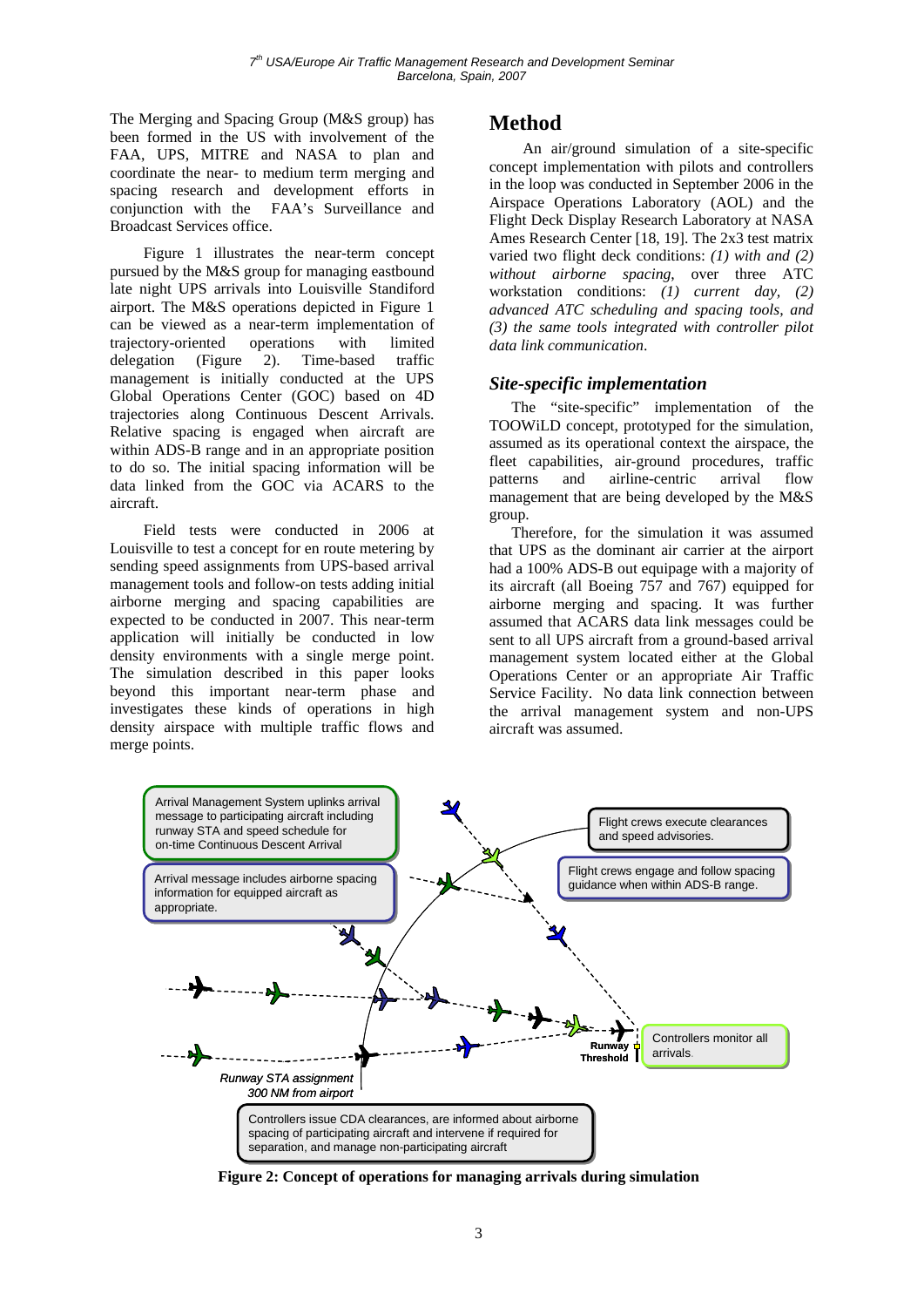#### *Time-based Arrival Management* "SDF ARRIVAL UPS913

The arrival management system was prototyped to generate a runway schedule for all aircraft. All aircraft were planned to land on one runway (SDF-17R). The scheduled times of arrival (STA) were determined based on their estimated times of arrival (ETA) and the minimum required wake vortex spacing at the runway threshold. The ETAs were computed based on the aircraft's flight plan routing, a charted CDA, ADS-B reported state information and an airline supplied cost index. The minimum spacing between aircraft was computed in seconds by applying the standard wake separation matrix through the simulated wind fields and adding a 5 second buffer. The resulting desired spacing intervals between aircraft were 90, 105, and 130 seconds, depending on lead/trail weight class combination.

Whenever a participating aircraft reached 300 nm from the airport the arrival management system assigned ("froze") the STA and computed a cruise/descent speed profile that would get the aircraft to the runway on time while flying the CDAh. If the aircraft was equipped for airborne spacing the arrival management system would further examine whether the scheduled lead aircraft was appropriately equipped and within range to conduct airborne merging and spacing operations. During the simulations the arrival management system automatically created the schedule and data linked an "arrival message" to all participating aircraft at the 300 nm arc (see Figure 2).

17R AT 17:03:20 UTC CRZ .78 DES .78/275 LEAD: UPS907 MERGE PT: CHERI SPACING: 105 SEC" "SDF ARRIVAL UPS913 17R AT 17:03:20 UTC CRZ .78 DES .78/275

**Figure 3: Example Arrival Messages.**

STA at the runway could be used as a Required Time of Arrival (RTA). Alternatively in this simulation the cruise/ descent speed schedule was loaded into the Flight Management System to plan and fly an on-time CDA. If included, the spacing information lets flight crews manage airborne merging and spacing operations.

#### *Flight Deck Operations*

Flight crews were expected to use the arrival message to plan and manage their CDA and, if applicable, merging and spacing operations. Figure 4 shows the CDAs used for this study, which were initially drafted at NASA Langley Research Center [21].

Flight crews could expect to merge behind a lead aircraft at any one of the various high and low altitude merge points. Upon loading the spacing information into their on-board automation flight crews were expected to identify the lead aircraft and decide whether and when to engage spacing.

For a successful merge the lead aircraft had to fly direct to the merge point. Even though the software logic included a heading check for the lead aircraft, pilots still had to consider the geometry in

#### *Arrival Message*

The arrival message was a key feature of the concept implementation. This message contained the destination airport, the scheduled runway and scheduled time at the runway, and the cruise descent speed schedule. If appropriate it also contained the lead aircraft, the assigned spacing interval and the merge point with the lead aircraft as shown in the example on the left side of Figure 3.

The arrival message includes various elements that can aid flight crews in setting up their on-board systems for an on-time arrival with minimum spacing. Depending on available aircraft equipage the



**Figure 4: Continuous Descent Approach (CDA) used during simulation**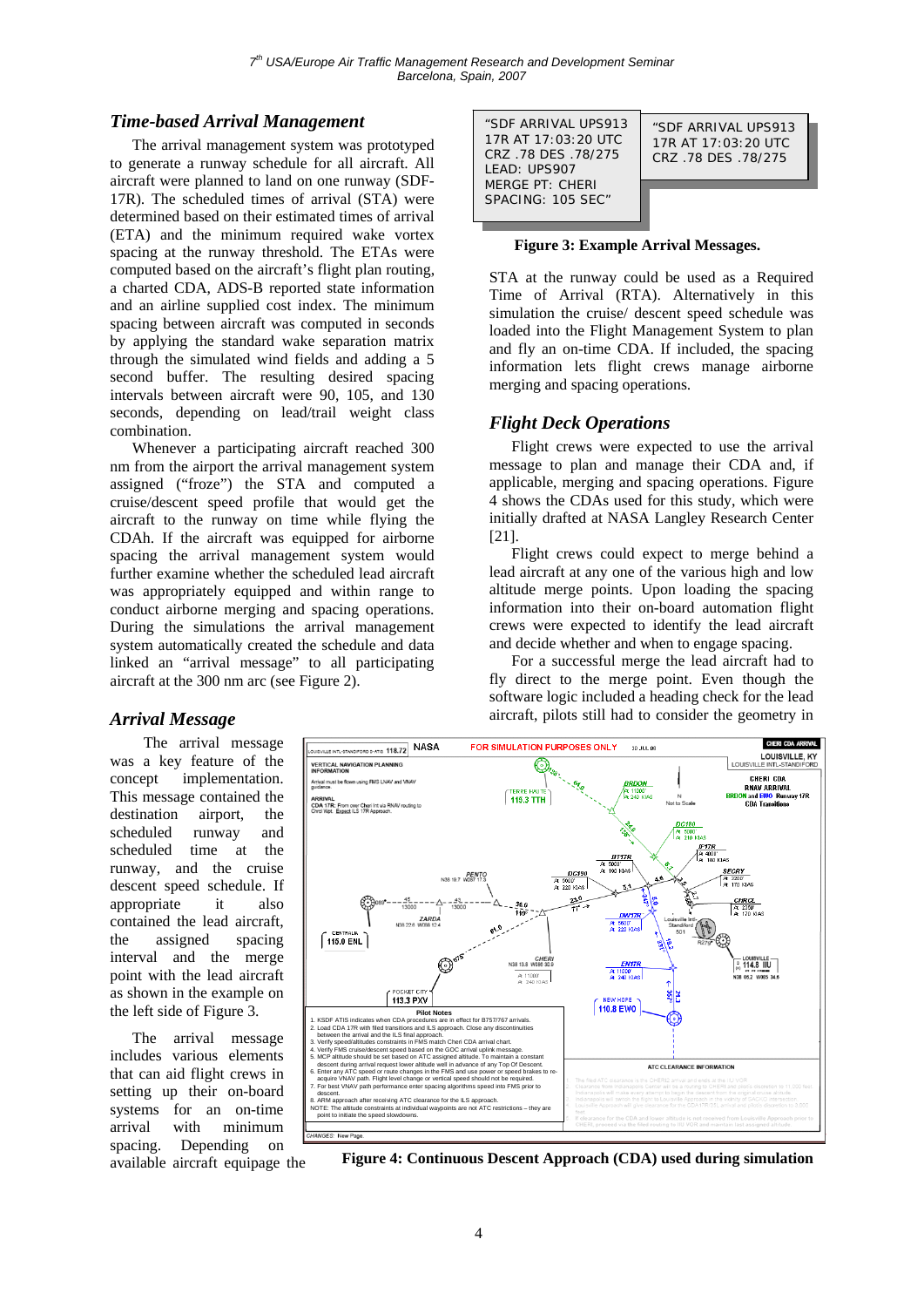assessing whether to engage/disengage the algorithm. When engaging or disengaging spacing, and upon sector check-in, pilots informed the controllers about their spacing status.

### *Air Traffic Control Operations*

Air traffic controllers in this simulation had the same responsibilities as they have today. They were responsible for ensuring safe separation between all aircraft and workload permitting, for expediting the flow of traffic and provide additional services. Nevertheless the controllers' role was different with regard to managing arrivals. While they were expected to actively control the nonparticipating arrivals they were encouraged to let participating arrivals (i.e. all UPS arrivals) manage their own speeds, provide CDA clearances whenever possible, and intervene only if necessary for separation. Non-participating aircraft, dense crossing traffic, and transitioning traffic were expected to be major challenges for the controllers.

Four air traffic control sectors covering the



**Figure 5: Sector map of test airspace** communication.

most challenging portions of the eastbound arrivals into Louisville were selected as test sectors and adapted for the simulation needs as shown in Figure 5. A Kansas-City Center high altitude sector labeled 'ZKC-50' managed mostly crossing traffic/high altitude merges and initiated the descent for most Louisville arrivals. The Indianapolis Center sector labeled 'ZID-91' managed potential merges at PXV, the transition of SDF arrivals from high altitude to FL 240, as well as departures arrivals and crossing traffic from other airports. The low altitude sector 'ZID-17' cleared SDF arrivals along the CDA into the TRACON, and acted as the gatekeeper for the TRACON corner post CHERI. In addition the low altitude controller managed regional traffic including slow flying internal departures and arrivals in the area. The Louisville TRACON was combined as one sector with the controller working feeder and final simultaneously. Confederate "ghost" controllers staffed the positions surrounding the test airspace to direct aircraft in and out of the test sectors.

# **Experimental Design**

The experiment was designed according to the 2x3 test matrix in Table 1 resulting in a total of six conditions that were each run twice with similar traffic scenarios. Therefore, twelve data collection runs were conducted, each approx. 75 minutes long. The sequence of runs is also shown in Table 1.

| <b>Table 1 : Test Matrix</b> |
|------------------------------|
|------------------------------|

| Air            | FMS/CDA | +Airborne Spacing |  |  |
|----------------|---------|-------------------|--|--|
| Ground         |         |                   |  |  |
| Arr. Mgt. Sys. | 3.12    | 6.9               |  |  |
| $+$ ATC Tools  | 5. 8    | 2. 11             |  |  |
| $+$ Data link  | (10)    |                   |  |  |

### *Airborne Spacing*

The availability of airborne spacing for 70 % of aircraft including all pilot participants was one independent variable in the simulation used during half of the data collection runs. The implemented spacing algorithm was based on the Eurocontrol CoSpace logic [22]. The logic was configured to allow speed increases and decreases in 5 knot increments. In the current day flight deck condition all participating aircraft were assumed to have flight management system capabilities and integrated data link communication. The data link, however could only be exercised in the data link ground condition.

#### *ATC Tools and Data Link*

The second independent variable was the availability of advanced ATC automation on the controller position and whether this automation was integrated with controller pilot data link

In all ground-side conditions the Arrival Management System was operating automatically in the background without operator inputs. In the condition labeled "Arr. Mgt. Sys." controllers were presented with an accurate emulation of their current day displays with no additional tools or information about spacing or scheduling status of aircraft. In the condition labeled "+ATC-Tools" controllers had access to a Louisville runway timeline display, speed advisories, a medium term conflict probe, a fast trial planning function and spacing status information in the data tag and on the display. The scheduling and spacing information was shared between the arrival management system and the air traffic controller display. This means that controllers had access to the scheduled time of arrival, assigned lead aircraft and spacing interval as determined by the automation. The ATC condition labeled "+Data Link" provided controllers with access to the same toolset as the ATC Tools condition, but enabled issuing trial planned route and altitude changes to equipped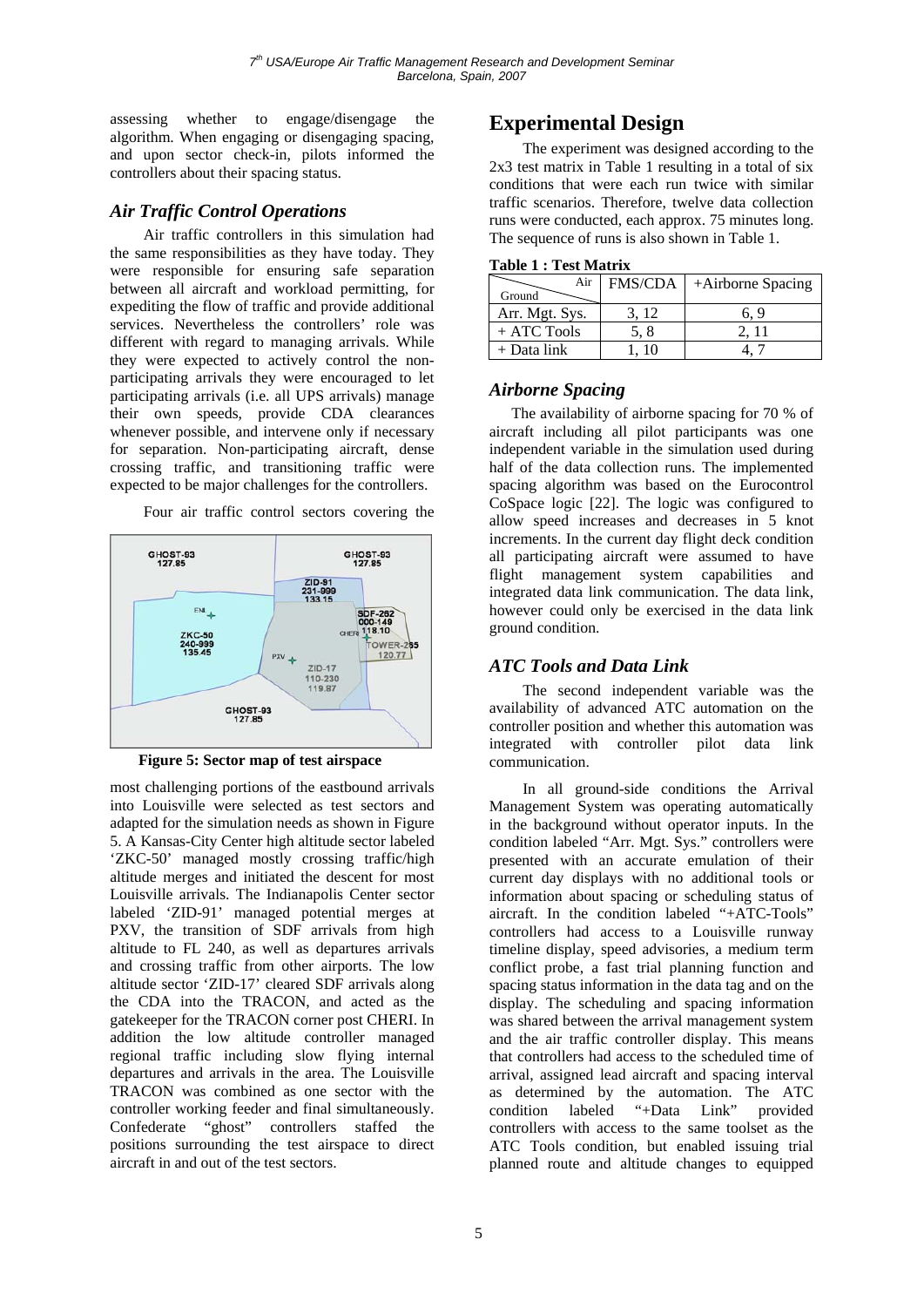aircraft via CPDLC as well as automated transfer of communication. Data link also provided Center controllers with an easy way of sending the automatically generated schedule-based speed advisories to equipped arrivals. The tools and data link integration are described in detail in [19].

#### *Participants*

Four radar certified air traffic control specialists from three Air Route Traffic Control Centers and one Terminal facility in the United States participated in the study, as well as eight airline pilots, three of whom were active UPS pilots. Recently retired controllers operated the ghost controller positions and general aviation pilots served as multi aircraft pilots.

#### *Traffic flows*

The traffic flows were an extended nighttime eastbound arrival push through busy daytime crossing traffic generated from a live traffic feed in the same airspace. The two traffic scenarios used in each of the conditions caused slightly different traffic loads in the test sectors. Figure 6 show the number of aircraft "owned" by each test controller over time for two runs that are representative of the two scenarios.



**Figure 6: Traffic loads for the two scenarios** 

Scenario 1 has several peak traffic loads of 20 or more aircraft for the two high altitude sectors ZKC-50 and ZID-17. Scenario 2 on the other hand has a very steady traffic load of  $12 - 14$  for the high altitude sectors. The low altitude sector (ZID-17) has a generally low traffic load, but some complexities built in. The approach controller in SDF-262 gets busy after 15 minutes and has 8 to 12 aircraft under his/her control until the scenario winds down.

## **Results**

The results in this section are divided into general results related to the general effectiveness of the arrival management concept, the impact of airborne spacing on the arrival flow and the impact of the ATC tools and data link on the system performance.

### *Controller Workload*

At the onset of the study it was expected based on some prior research that either airborne spacing or the availability of controller tools would have some impact on controller workload. Workload was measured during the runs with integrated workload assessment keypads that lit up every 5 minutes and prompted controllers to assess their workload on a scale of 1 (very low) to 7 (very high). Analysis of the data for all four test sectors showed no significant differences between conditions. The introduction of controller tools or data link for a subset of aircraft had no obvious impact on controller workload as well as the use of airborne spacing. Instead the workload curves follow primarily the number of aircraft that the controller owns in the sector, which is consistent



**Figure 7: Average controller workload**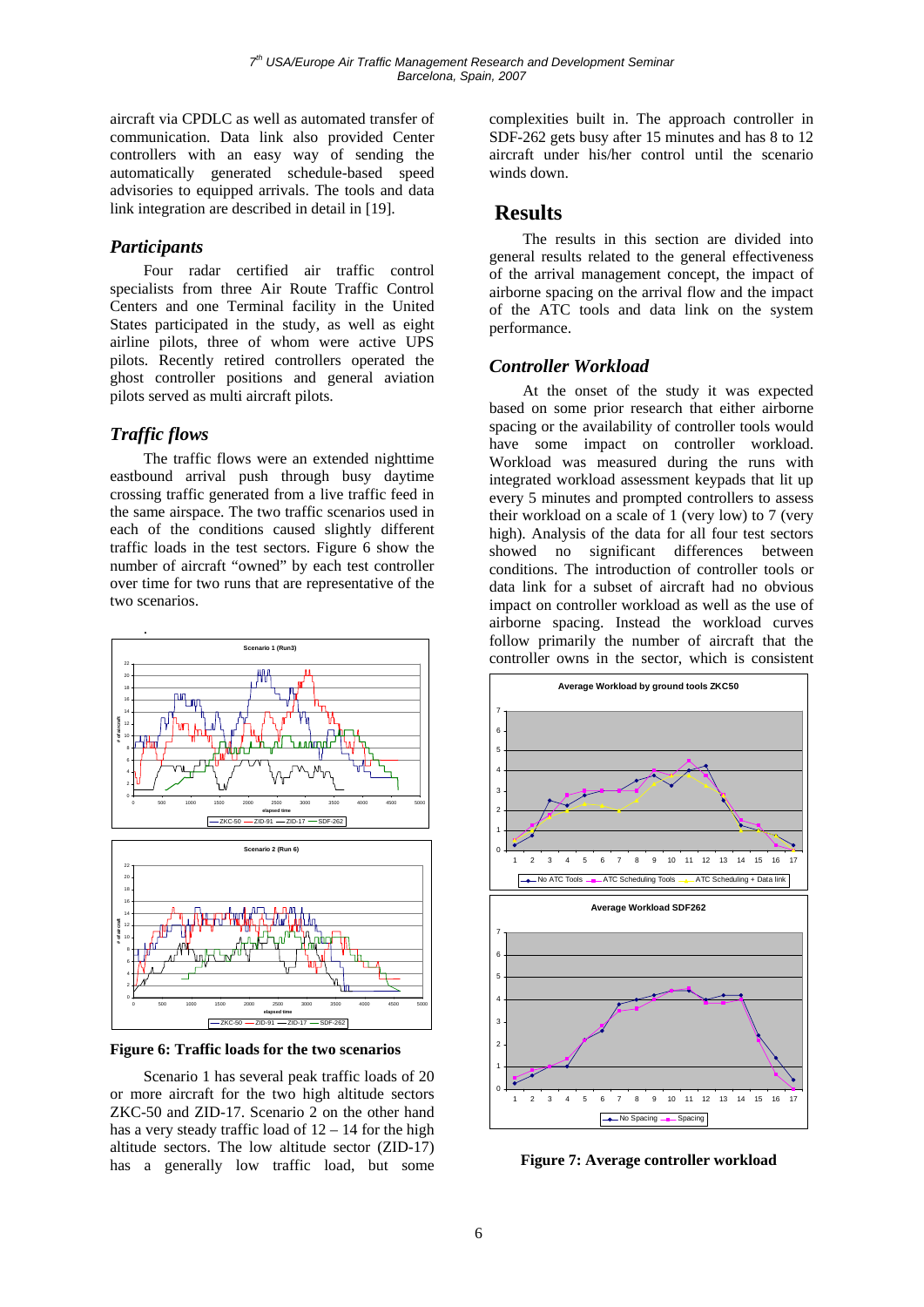with earlier research. As examples, Figure 7 depicts the average workload of ZKC-50 under different ATC conditions and the average workload of the approach controller SDF262 for runs with and without airborne spacing.

### *Safety*

To estimate the safety of the operations, occurrences of separation violations for all conditions in the Center airspace were analyzed. The analysis of the approach airspace is not yet complete due to the added complexities of minimum separation rules in approach airspace.

**Table 2 Separation violations by condition. The 1st value refers to violations lasting for at**  least 12 seconds (RADAR sweep), the 2<sup>nd</sup> value **to violations of less than 12 seconds.** 

| Air            | <b>FMS</b> | $+Airborne$ | Total |
|----------------|------------|-------------|-------|
| Ground         | CDA        | Spacing     |       |
| Arr. Mgt. Sys. |            |             | 1 (4) |
| $+ATC$ Tools   |            |             | 1(3)  |
| $+$ Data link  |            |             |       |
| <b>Total</b>   |            |             |       |

It should be noted that only one separation violation involved a Louisville arrival. The majority of separation violations lasted for less than 12 seconds and might not have been registered by current day RADAR-based systems. However, since the simulation's data collection system receives 1 second track updates, these were logged similar to what would be expected if ADS-B data was used in ground systems. Overall safety did not seem to be significantly impacted by either spacing operations or ground side conditions.

## *Effects of airborne spacing*

To analyze the effect of airborne spacing in more detail only the participating aircraft that conducted airborne spacing in the airborne spacing condition were analyzed. Each of them was compared to their counterpart in the conditions without airborne spacing.

Since the goal of airborne spacing is to achieve spacing relative to the lead aircraft, the actual spacing intervals at the runway were compared to the required spacing intervals derived from the wake vortex matrix as described earlier in this paper.

Figure 8 shows a histogram depicting the difference between the actual spacing and the required spacing for those aircraft that were actively spacing in the spacing conditions and scheduled at their minimum spacing intervals. Also shown is a histogram for those same aircraft during conditions without airborne spacing.

The comparison shows a significant difference in mean and variance for those two conditions (t  $(70) = 3.95$ ,  $p < 0.001$ ,  $F(70,70) = 8.38$ ,  $p < 0.001$ ).

**Table 3: Inter-arrival spacing error of participating aircraft** 

|                            | <b>FMS</b> | $+A$ irborne |
|----------------------------|------------|--------------|
|                            | <b>CDA</b> | Spacing      |
| Spacing error<br>(seconds) | 6.3(15.6)  | $-1.5(5.4)$  |



**Figure 8: Spacing error at the runway.** 

 These results are consistent with other findings from related airborne spacing research. Airborne spacing can reduce the spacing variability and excess spacing on final by a small, but significant margin, enabling one or two more aircraft to land per hour. In this study the arrival management system already did a very good job in scheduling and spacing the aircraft.

## *Arrival Time Errors*

The arrival management concept using an automated system to send information to participating aircraft proved very effective in all conditions. This is demonstrated in the small arrival time errors for participating aircraft in all conditions. The arrival time error is defined as the difference between the actual time of arrival (ATA) at the runway scheduling point and the STA. Early arrivals have a negative sign. Since it was expected that participating and non-participating aircraft would cause different results, the analysis is split between those categories. The 80% UPS vs. 20 % non-UPS arrival design resulted in sample sizes of 40 participating aircraft per condition and 10 nonparticipating aircraft per condition.

Table 4 shows that on average all participating aircraft arrived in all conditions at their scheduled time with a mean error between -7.8 and +13 seconds and a standard deviation ranging from 11.1 to 53 seconds. A two-tailed pair-wise t-test reveals that the mean reduction from the FMS/CDA to. the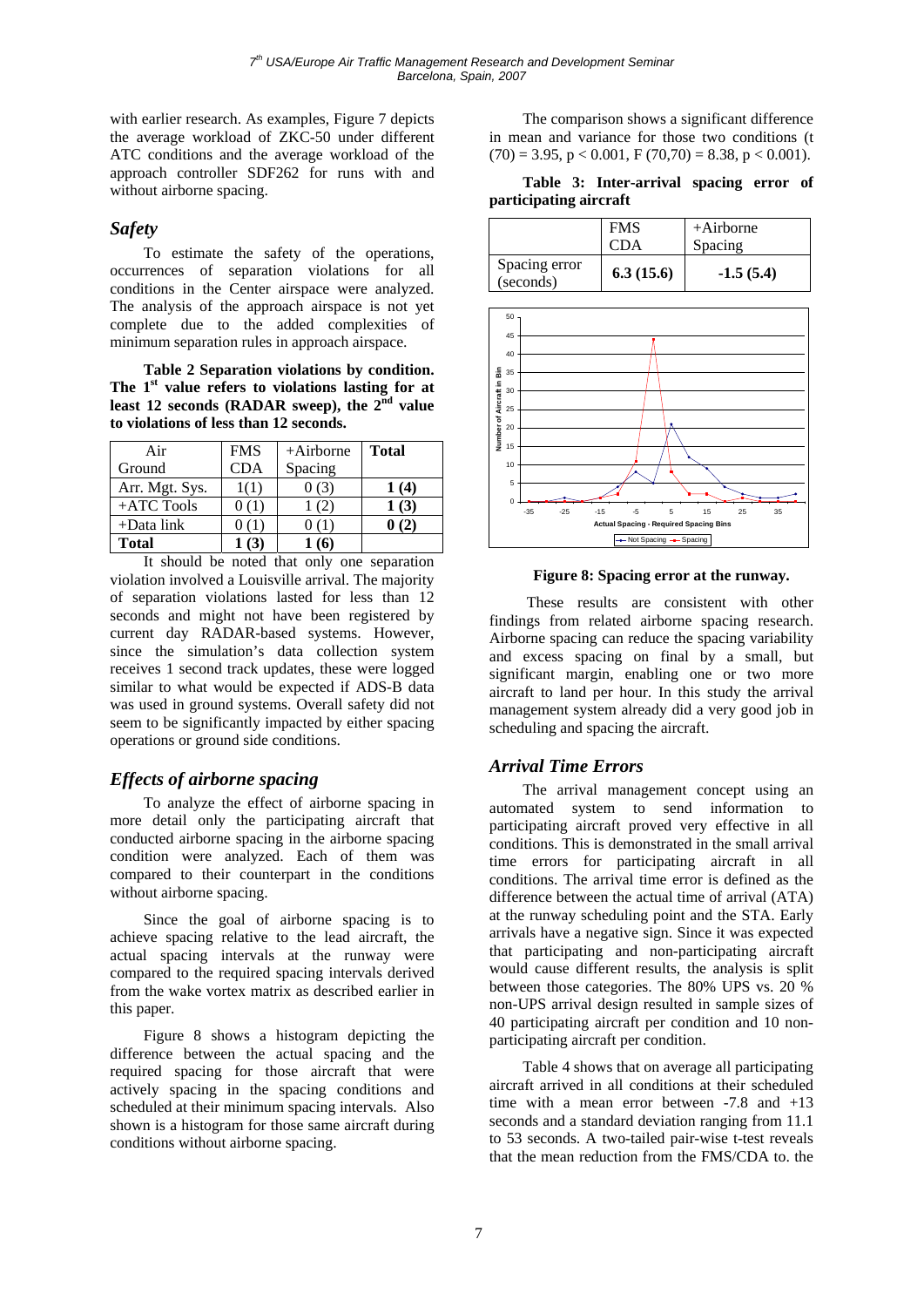FMS/CDA with airborne spacing condition was marginally significant (t  $(124) = 1.8$ ; p < 0.07). Since airborne spacing controls the relative time behind the lead aircraft and not the absolute time a trailing aircraft relies on its lead to meet the scheduled time. During the simulation typically all airborne spacing aircraft within a chain arrived a few seconds early or a few seconds late. This explains the same overall variance as the nonairborne spacing aircraft for the absolute arrival time error, while mean and variance for the relative spacing error were significantly reduced.

**Table 4: Arrival time error of participating (all UPS) aircraft (Mean and standard deviation in seconds).** 

| Air           | <b>FMS CDA</b> | $+A$ irborne | <b>Total</b> |
|---------------|----------------|--------------|--------------|
| Ground        |                | Spacing      |              |
| Arr. Mgt.     | $-2.2$         | 3.3          | 0.5          |
| Sys.          | (30.4)         | (53.0)       | (43.0)       |
| $+ATC$        | 4.1            | $-7.8$       | $-1.8$       |
| Tools         | (15.6)         | (11.1)       | (14.7)       |
| $+$ Data link | 13.0           | $-0.02$      | 6.5          |
|               | (37.4)         | (24.7)       | (32.1)       |
| <b>Total</b>  | 5.0            | $-1.56$      |              |
|               | (29.8)         | (34.7)       |              |

Examining the ground tools conditions, a variance analysis shows that ATC tools reduce the arrival time variability significantly over the current day condition even for participating aircraft  $(F(83.81) = 8.53, p \le 0.001)$ . This indicates that the ATC tools enabled controllers to further fine-tune the arrival flow prepared by the arrival management system. Surprisingly, the controller tools integrated with data link did not show a similar impact as the ATC tools condition. An explanation requires further analysis.

For non-participating aircraft (i.e. aircraft that did not receive an arrival message), it was expected that the controller tools would enable on-time performance and airborne spacing would be without impact. Table 5 confirms these trends.

**Table 5: Arrival time error of nonparticipating (all non-UPS) aircraft (Mean and standard deviation in seconds)** 

| Air           | <b>FMS</b> | $+Airborne$ | Total   |
|---------------|------------|-------------|---------|
| Ground        | <b>CDA</b> | Spacing     |         |
| Arr. Mgt.     | $-26.2$    | $-28.7$     | $-27.3$ |
| Sys.          | (52.8)     | (55.5)      | (50.3)  |
| +ATC Tools    | $-2.1$     | $-0.8$      | $-1.5$  |
|               | (27.2)     | (18.8)      | (22.7)  |
| $+$ Data link | $-2.9$     | $-0.7$      | $-1.8$  |
|               | (26.0)     | (33.3)      | (29.1)  |
| Total         | $-10.4$    | $-9.75$     |         |
|               | (37.9)     | (37.7)      |         |

As expected airborne spacing of other aircraft had no impact on non-participating aircraft.

However without controller tools non-participating aircraft arrived on average 26 seconds earlier than in the tools condition (t  $(23) = -2.1$ , p < 0.047) with a much larger variability (F  $(18,39) = 3.8$ , p < 0.001). The early arrival is explained in that the scenario had some non-participating aircraft at the beginning of a bank of aircraft. Without additional information controllers tended to speed up aircraft that have no lead to generate gaps for following arrivals. With scheduling tools controllers understood the schedule and saw no need for speeding up the aircraft. The schedule compliance of non-participating aircraft in the tools and the data link conditions was equivalent to the performance of participating aircraft. This indicates that given the appropriate toolset controllers can implement the schedule, the arrival management system can implement it, or both can work together. Any of these options should cause on-time arrival improvements over current day operations.

#### *Energy Management along the CDAs*

One of the known fundamental problems in conducting CDAs in high density airspace is energy management. Late descents and speed changes during descent cause problems with meeting downstream altitude and speed restrictions. For an initial look at potential energy management issues during the simulation the data set used before for analyzing the effects of airborne spacing was further reduced to include only those aircraft that flew along the CHERI transition shown in figure 4.



**Figure 9: altitude and speed at CHERI** 

Figure 9 shows the raw data for crossing altitude and speed for the current day, ATC tools and data link condition from left to right. In many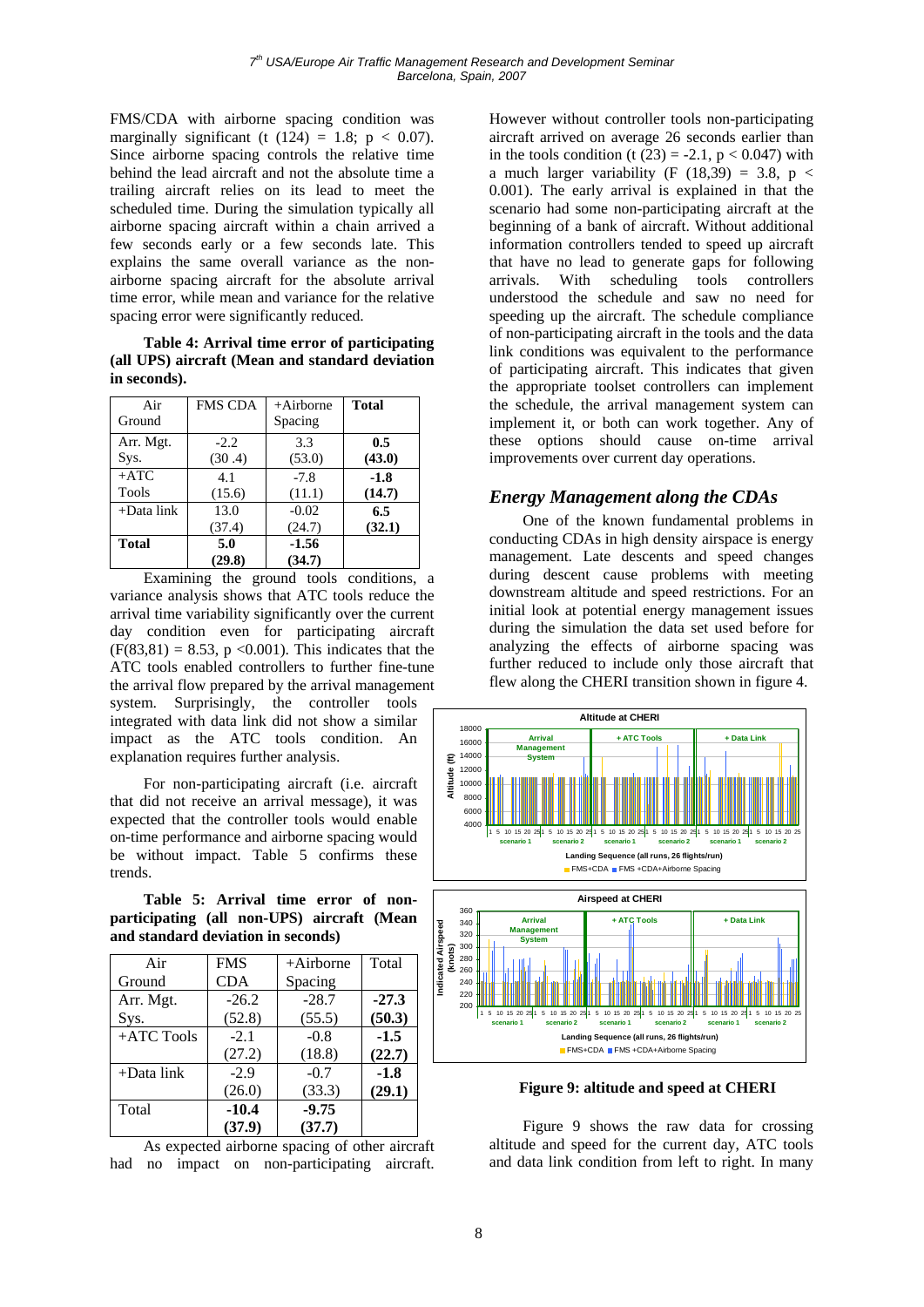cases the altitude is within the acceptable range of 200 from the nominal altitude of 11000 ft. Extreme altitude peaks of up to 16000 feet indicate a problem likely related to getting a late descent clearance because of traffic. In contrast to the altitude, the speeds are more widely distributed. Pilots and controllers were briefed that in airborne spacing they would not have to comply with the crossing speed at CHERI.

An important question regarding speed and altitude status along CDAs is the impact on the energy and whether the CDA can be continued without too much throttle or speed brake usage. To examine the energy status, the weight-independent specific energy was computed for each aircraft by adding the potential (altituderelated) and the kinetic (speed-related) specific energy. As a reference value the CDA-prescribed specific energy was computed for the nominal crossing condition (here 240 knots and 11000 feet). The resulting "relative energy" for CHERI is shown in Figure 10 with the actual values in percent of the nominal specific energy.

The data represents the same aircraft as figure 9 and illustrates the energy status resulting from the altitude/speed non-compliance.

The relative energy at CHERI was further analyzed by conditions. Table 4 shows the result for this subset of aircraft.

**Table 4: "Relative Energy" at CHERI (% of the nominal specific energy)** 

| Air           | <b>FMS</b> | Airborne |       |
|---------------|------------|----------|-------|
| Ground        |            | Spacing  |       |
| Arr. Mgt.     | 102.2      | 107.4    | 104.8 |
| Sys.          | (2.5)      | (5.1)    | (4.7) |
| +ATC Tools    | 102.5      | 109.1    | 105.6 |
|               | (5.3)      | (10.0)   | (8.6) |
| $+$ Data link | 104.4      | 107.5    | 105.9 |
|               | (8.9)      | (6.1)    | (8.1) |
|               | 102.9      | 108.0    |       |
|               | (6.1)      | (7.7)    |       |

Aircraft conducting airborne spacing had a significantly higher relative energy mean at CHERI (t  $(58) = 4.2$ ;  $p < 0.001$ ). Hardly any aircraft was low on energy, which is typical at the first crossing restriction after an idle descent. This particular CDA was designed to absorb some extra energy after CHERI and included a nominally low power descent segment to the next waypoint "DC190"

Figure 11 illustrates the relative energy of the same aircraft at the CDA point DC190. Only some extremely high energy levels from CHERI are







**Figure 11: Relative energy at DC190. Percentage of the specific energy for a 220 kts/ 5600 ft crossing restriction** 

carried over. Also at this point the airborne spacing logic commanded several slow downs as well as speed ups, increasing the energy variability in both directions for the airborne spacing condition.

 It is important to note that the data trends shown here may very well be an exaggeration of a real world implementation of airborne spacing. The particular implementation of this spacing algorithm used in the simulation was not as sophisticated as newer versions of the Eurocontrol Co-Space algorithm or the trajectory-based algorithm developed at NASA Langley. Nonetheless, as all controller and pilot participants in the study pointed out repeatedly, energy management is a major problem in conducting CDAs in high density traffic.

## **Conclusion**

An air/ground simulation of a site specific implementation of trajectory oriented operations with limited delegation was conducted in September 2006. This paper discussed some aspects of the ongoing data analysis. The results indicate that it is possible to conduct continuous descent arrivals in high density airspace. Airborne spacing has a positive effect on runway throughput and no negative impact on on-time arrivals. The highly automated arrival management concept was very effective in all conditions. Energy management remains a primary issue to be addressed.